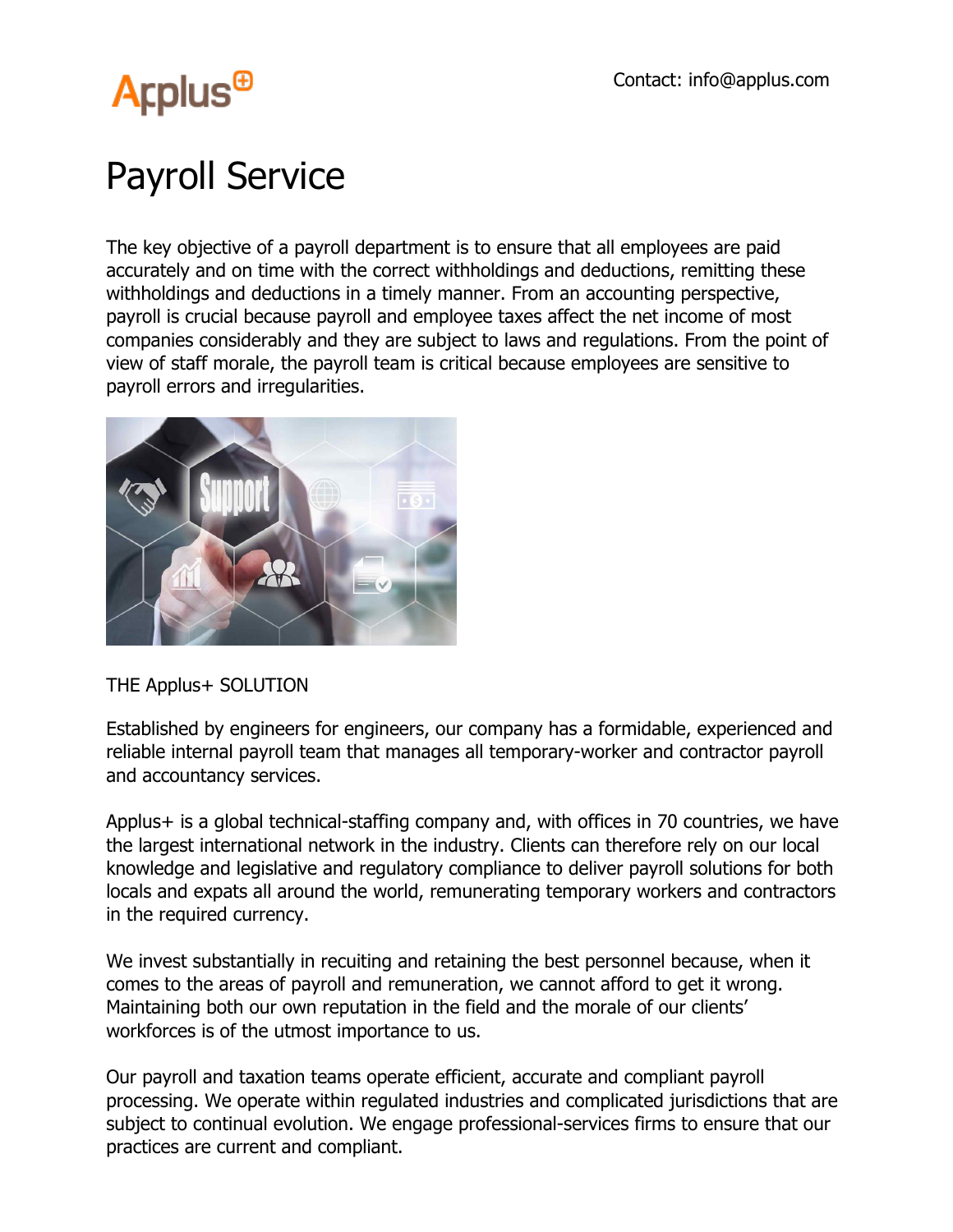

Our payroll services cover:

- Comprehensive employee induction procedures
- Electronic timesheet and expense capture-and-approval workflows
- Management information and reporting
- Payroll funding managing the cash-flow on the client's behalf and consolidating all payments onto one invoice, payable on pre-determined terms
- Comprehensive employee exit procedures

We utilise market-leading technology to enhance and support our services and, since our inception, we have never missed a payroll run.

Quality driven, we are one of the first recruiters to achieve BS 5750 and are now operating an integrated management system to ISO 9001:2008, ISO 14001:2004, OHSAS 18001:2007 and ISO 29001 standard. We are also certified by a UKAS-accredited certification body.

Specific benefits of our payroll services include:

- Timesheet verification, either automatically or manually, via our best-in-class web portal or the customer's own portal
- Fewer timesheet and payroll queries, with invoices generated and auto-matched against approved timesheets/expenses
- Ability to establish 'rules' for rate and time validation
- Flexible invoice consolidation and grouping
- Sales invoices available to view, approve, report or download online
- Easy retrieval of historic timesheets, expenses and invoices
- Simple access to charge rates, holiday entitlements (where applicable), start dates, finish dates, etc.
- A wide range of reporting possibilities
- Compliance with the Working Time Directive (WTD), the Agency Worker Regulations (AWR) and other relevant legislation
- Secure (https) service with IP address capture, password protection and time and date stamping

## Target customers

Applus+ offers payroll services to the energy (oil and gas, power, nuclear, renewables), infrastructure (construction, rail, mining, utilities) and aerospace industries.